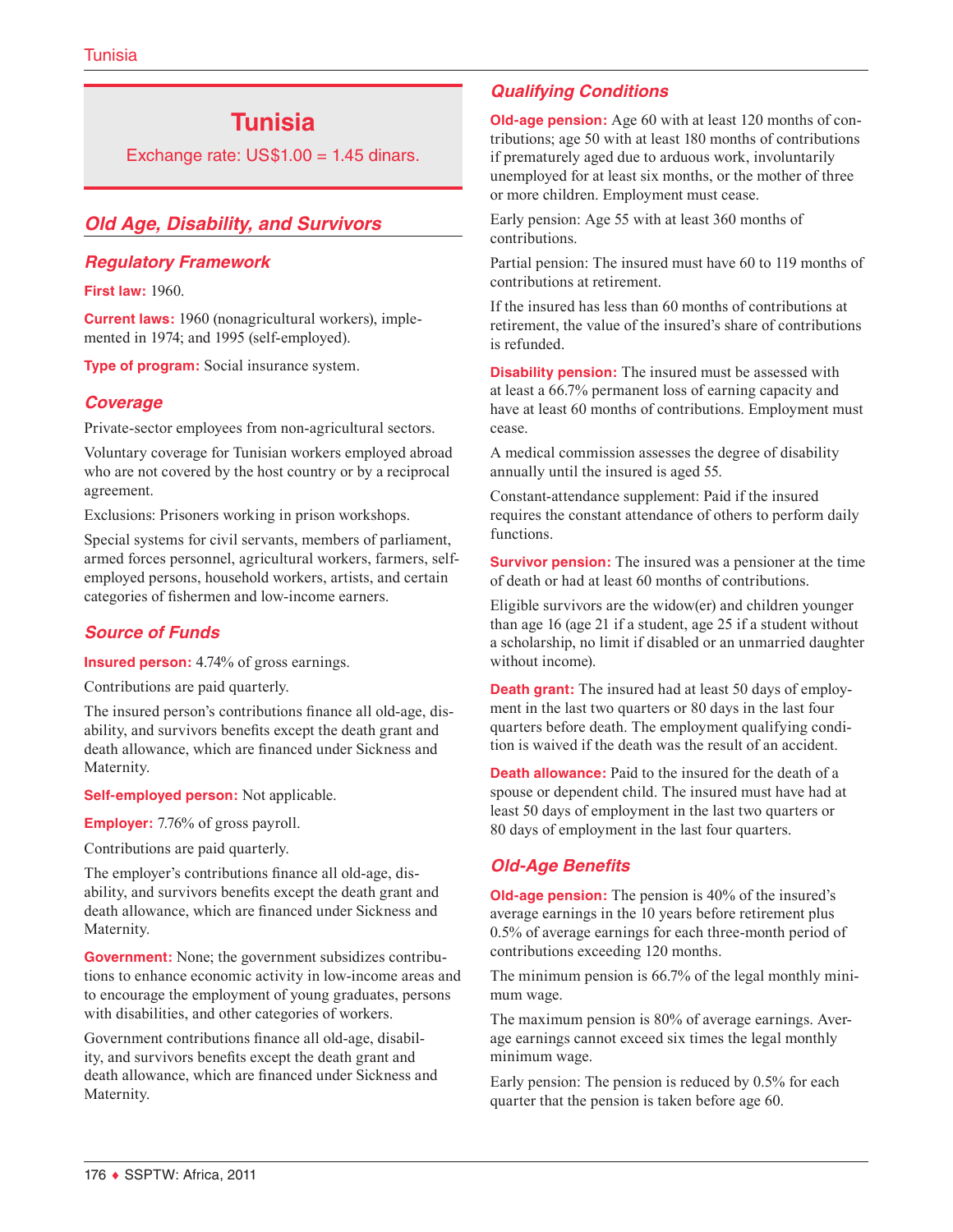Partial pension: A reduced pension is paid in proportion to the insured's number of quarters of contributions.

The minimum partial pension is 50% of the legal monthly minimum wage.

The legal monthly minimum wage is 262 dinars.

If the insured has less than 60 months of contributions at retirement, a lump sum the value of the insured's contributions is paid.

The pension is paid monthly.

Benefit adjustment: Benefits are indexed to changes in the legal minimum wage. (The last adjustment was made in July 2010.) The legal minimum wage is adjusted by government decree, after consultation with labor unions and employers' representatives, according to changes in the cost of living.

### *Permanent Disability Benefits*

**Disability pension:** The pension is 50% of the insured's average earnings in the last 10 years before the disability began plus 0.5% of average earnings for each three-month period of contributions exceeding 180 months.

The minimum pension is 66.7% of the legal monthly minimum wage.

The maximum pension is 80% of average earnings, up to six times the legal monthly minimum wage.

The legal monthly minimum wage is 262 dinars.

Constant-attendance supplement: 20% of the disability pension is paid.

The pension is paid monthly.

Benefit adjustment: Benefits are indexed to changes in the legal minimum wage. (The last adjustment was made in July 2010.) The legal minimum wage is adjusted by government decree, after consultation with labor unions and employers' representatives, according to changes in the cost of living.

#### *Survivor Benefits*

**Survivor pension:** 75% of the deceased's pension is paid to a widow(er) without a dependent child; 70% with one dependent child; or 50% with two or more dependent children.

The pension ceases if the surviving spouse remarries before age 55.

**Orphan's pension:** 30% of the deceased's pension is paid for one orphan or 50% for two or more orphans; 30% for one full orphan, 60% for two full orphans, 90% for three full orphans, or 100% for four or more full orphans.

All survivor benefits combined must not exceed 100% of the deceased's pension.

Benefits are paid monthly.

Benefit adjustment: Benefits are indexed to changes in the legal minimum wage. (The last adjustment was made in July 2010.) The legal minimum wage is adjusted by government decree, after consultation with labor unions and employers' representatives, according to changes in the cost of living.

**Death grant:** A lump sum of 12 times the deceased's monthly average earnings in the three or five years (whichever is greater) immediately prior to death plus one month of average earnings for each year of contributions, up to 18 months of earnings, is paid. The death grant is reduced by 50% for the death of a pensioner; the calculated amount is reduced to 40%, 30%, 20%, or 10% if the death occurs at age 70, age 75, age 80, or age 85, respectively. The average monthly earnings must not be more than six times the legal monthly minimum wage.

The legal monthly minimum wage is 262 dinars.

The minimum death grant is the legal annual minimum wage.

The legal annual minimum wage is 3,144 dinars.

Dependent child's supplement: A lump sum of 10% of the death grant is paid for each dependent child.

**Death allowance:** A lump sum of 10 to 90 days of the insured's sickness benefit is paid for the death of a dependent spouse or child. The daily sickness benefit is 66.7% of the insured's average daily earnings, up to twice the daily minimum wage.

### *Administrative Organization*

Ministry of Social Affairs, Solidarity, and Tunisians Abroad [\(http://www.ijtimaia.tn\)](http://www.ijtimaia.tn) provides general supervision.

National Social Security Fund [\(http://www.cnss.nat.tn](http://www.cnss.nat.tn)) administers the program through regional offices.

## *Sickness and Maternity*

#### *Regulatory Framework*

**First and current laws:** 1960 and 2004.

**Type of program:** Social insurance system.

#### *Coverage*

**Cash and medical benefits:** Private- and public-sector employees from the agricultural and non-agricultural sectors, self-employed persons, artists, and fishermen.

Special systems for civil servants, members of parliament, and armed forces personnel.

**Medical benefits only:** Pensioners, interns, students, household workers, and construction workers.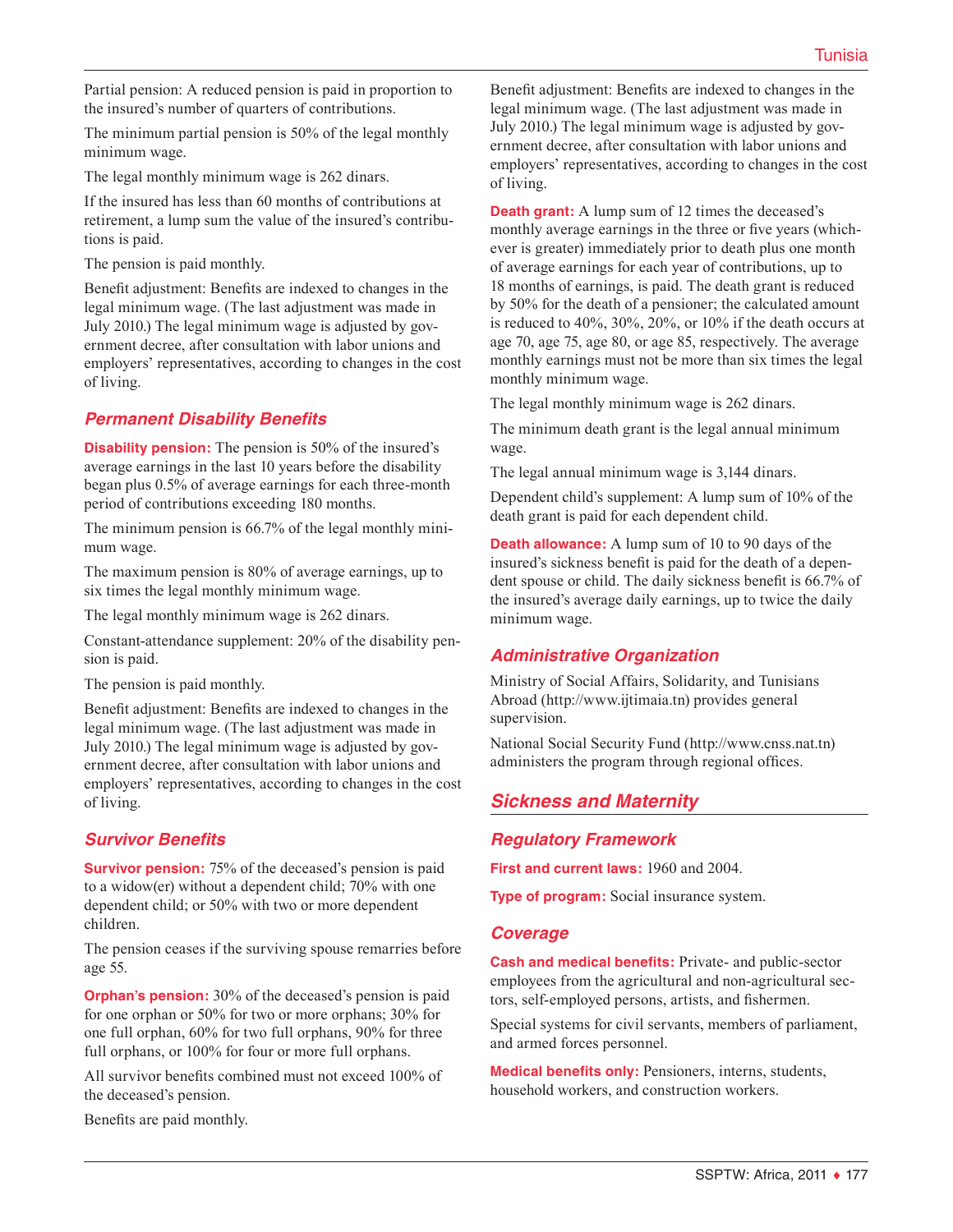Voluntary coverage for medical benefits for Tunisian workers employed abroad who are not covered by the host country or by a reciprocal agreement.

### *Source of Funds*

**Insured person:** 2.75% of gross earnings; 4% for pensioners.

Contributions are paid quarterly.

The insured person's contributions finance all sickness and maternity benefits except parental leave, which is financed under Family Allowances. The insured person's contributions also finance the death grant and death allowance under Old Age, Disability, and Survivors.

**Self-employed person:** 6.75% of gross earnings.

**Employer:** 4% of gross payroll.

Contributions are paid quarterly.

The employer's contributions finance all sickness and maternity benefits except parental leave, which is financed under Family Allowances. The insured person's contributions also finance the death grant and death allowance under Old Age, Disability, and Survivors.

**Government:** None.

### *Qualifying Conditions*

**Cash sickness and medical benefits:** The insured must have at least 50 days of covered employment in the last two quarters or 80 days of insured employment in the last four quarters. Long-term sickness (for a period greater than 180 days) must be certified by the medical commission.

Medical benefits are provided to the insured and the insured's spouse and dependent minor children (no limit if disabled), dependent parents, and unmarried daughters without income.

**Cash maternity benefits:** The insured must have at least 80 days of insured employment in the last four quarters.

**Parental leave:** Paid within the first seven days after childbirth.

### *Sickness and Maternity Benefits*

**Sickness benefit:** The benefit is 66.7% of the average daily wage. Average daily wage cannot exceed twice the legal minimum daily wage. The benefit is paid after a five-day waiting period for up to 180 days. Benefits are paid every two weeks.

The average daily wage used to calculate benefits is based on the insured's highest quarter of earnings in the last four quarters before the incapacity began.

The legal daily minimum wage is 8,733 dinars.

There is no waiting period or limit to duration for hospitalization, recognized long-term illnesses, or for an incapacity

that is the result of a nonwork-related accident. The benefit is 50% of the average daily wage, from the first day of the fourth year of sickness.

**Maternity benefit:** The benefit is 66.7% of the average daily wage. Average daily wage cannot exceed twice the legal daily minimum wage. The benefit is paid for 30 days and may be extended 15 days for complications arising from pregnancy or childbirth. Benefits are paid monthly.

The average daily wage used to calculate benefits is based on the insured's highest quarter of earnings in the last four quarters before the claim to benefits.

**Parental leave:** The benefit is the insured's average daily wage, calculated using the insured's last quarter earnings, and is paid for one day.

### *Workers' Medical Benefits*

Insured persons can choose from three options: medical services provided by hospitals and clinics operated by the government, the social security system, or under contract with the National Health Insurance Fund; medical services coordinated by a private physician who is chosen by the insured person and under contract with the National Health Insurance Fund; or reimbursement by the National Health Insurance Fund for medical services provided by public or private health care providers according to a schedule in law.

Benefits include medical care, hospitalization, surgery, specialist care, laboratory services, kidney dialysis, appliances, and medicine.

Cost sharing is based on a schedule in law. The insured person's portion of the cost of medical services cannot exceed 1.5 times the insured's average salary or pension in the last calendar year.

#### *Dependents' Medical Benefits*

Medical benefits for dependents are the same as those for the insured.

### *Administrative Organization*

Ministry of Social Affairs, Solidarity, and Tunisians Abroad [\(http://www.ijtimaia.tn\)](http://www.ijtimaia.tn) provides general supervision.

National Health Insurance Fund (<http://www.cnam.nat.tn>) administers the program through regional offices.

# *Work Injury*

#### *Regulatory Framework*

**First law:** 1921.

**Current law:** 1994 and 2004.

**Type of program:** Social insurance system.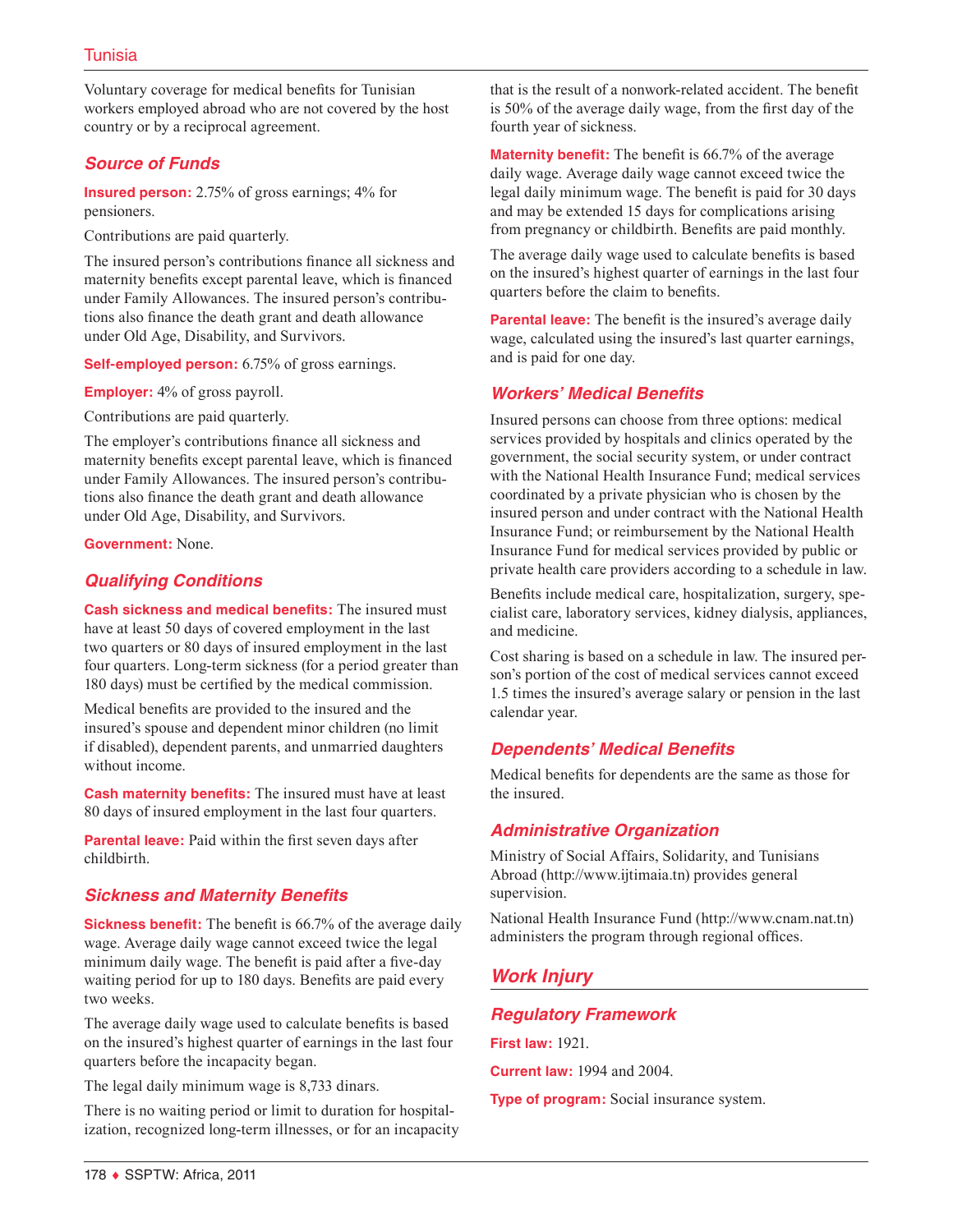### *Coverage*

All salaried employees, including casual, temporary, and household workers; members of cooperatives; fisherman; apprentices; students; and prisoners working in prison workshops.

Voluntary coverage for self-employed persons and artists.

### *Source of Funds*

**Insured person:** None.

**Self-employed person:** Voluntary contributions only.

**Employer:** 0.4% to 4.0% of gross payroll, depending on the assessed degree of risk. (The contribution rate may be reduced, depending on the employer's reported accident rate.)

Contributions are paid quarterly.

**Government:** None; contributes as an employer.

### *Qualifying Conditions*

**Work injury benefits:** There is no minimum qualifying period. Accidents that occur while commuting to and from work are covered.

### *Temporary Disability Benefits*

The benefit is 66.7% of the insured's highest average daily wage in the highest quarter of the last four quarters before the disability began. The benefit is paid after a three-day waiting period (after one day if hospitalized) until full recovery or certification of permanent disability.

The average daily wage used to calculate benefits must not be lower than the legal daily minimum wage. The legal daily minimum wage is 8,733 dinars.

#### *Permanent Disability Benefits*

The monthly pension is the insured's annual earnings multiplied by 0.5 times the assessed degree of disability for the portion of disability between 15% and 50% and by 1.5 times the assessed degree of disability for the portion greater than 50%.

The annual earnings used to calculate benefits are four times the insured's highest quarterly salary in the last four quarters before the disability began. The annual earnings used to calculate benefits must not exceed six times the legal annual minimum wage. The legal annual minimum wage is 3,144 dinars.

The minimum pension is the legal monthly minimum wage. The legal monthly minimum wage is 262 dinars.

Constant-attendance supplement: If the insured requires the constant attendance of others to perform daily functions, 25% of the annual earnings used to calculate benefits is paid.

The permanent disability pension can be paid as a lump sum after a five-year period if the assessed degree of disability is 35% or less. The lump sum is calculated according to a schedule in law.

For an assessed disability of 5% to 15%, a lump sum is paid of 150% of the annual earnings used to calculate benefits multiplied by the assessed degree of disability.

If the insured is entitled to the old-age pension or the nonwork-related disability pension and the work injury permanent disability pension, all benefits combined must not exceed the value of the annual earnings used to calculate the higher of the pensions.

Benefit adjustment: Benefits are adjusted by decree according to changes in wages.

#### *Workers' Medical Benefits*

Benefits include all necessary medical and surgical care, hospitalization, medicine, and appliances, according to a schedule in law.

#### *Survivor Benefits*

**Survivor pension:** 50% of the insured's annual earnings used to calculate the deceased's permanent disability pension is paid to a widow(er) without children; 40% if the surviving spouse has one or more children.

The pension ceases on remarriage.

**Orphan's pension:** 20% of the insured's annual earnings used to calculate the deceased's permanent disability pension is paid for one orphan, 30% for two, or 40% for three or more orphans; 50% for one full orphan, 60% for two, 70% for three, or 80% for four or more full orphans.

Orphans must be younger than age 16 (age 21 if a secondary or professional school student, age 25 if a university student, no limit if disabled or an unmarried daughter without income).

**Other eligible survivors:** If there is no surviving widow(er) or child, 20% of the insured's annual earnings used to calculate the deceased's permanent disability pension is paid for each dependent parent, grandparent, and grandchild, up to 50% of the annual earnings.

The annual earnings used to calculate benefits are four times the insured's highest quarterly salary in the last four quarters before the death occurs. The annual earnings used to calculate benefits must not exceed six times the legal annual minimum wage. The legal annual minimum wage is 3,144 dinars.

All survivor benefits combined must not exceed 80% of the deceased's earnings.

Benefit adjustment: Benefits are adjusted by decree according to changes in wages.

**Funeral grant:** One month of earnings is paid to the deceased's eligible survivors. The maximum grant is the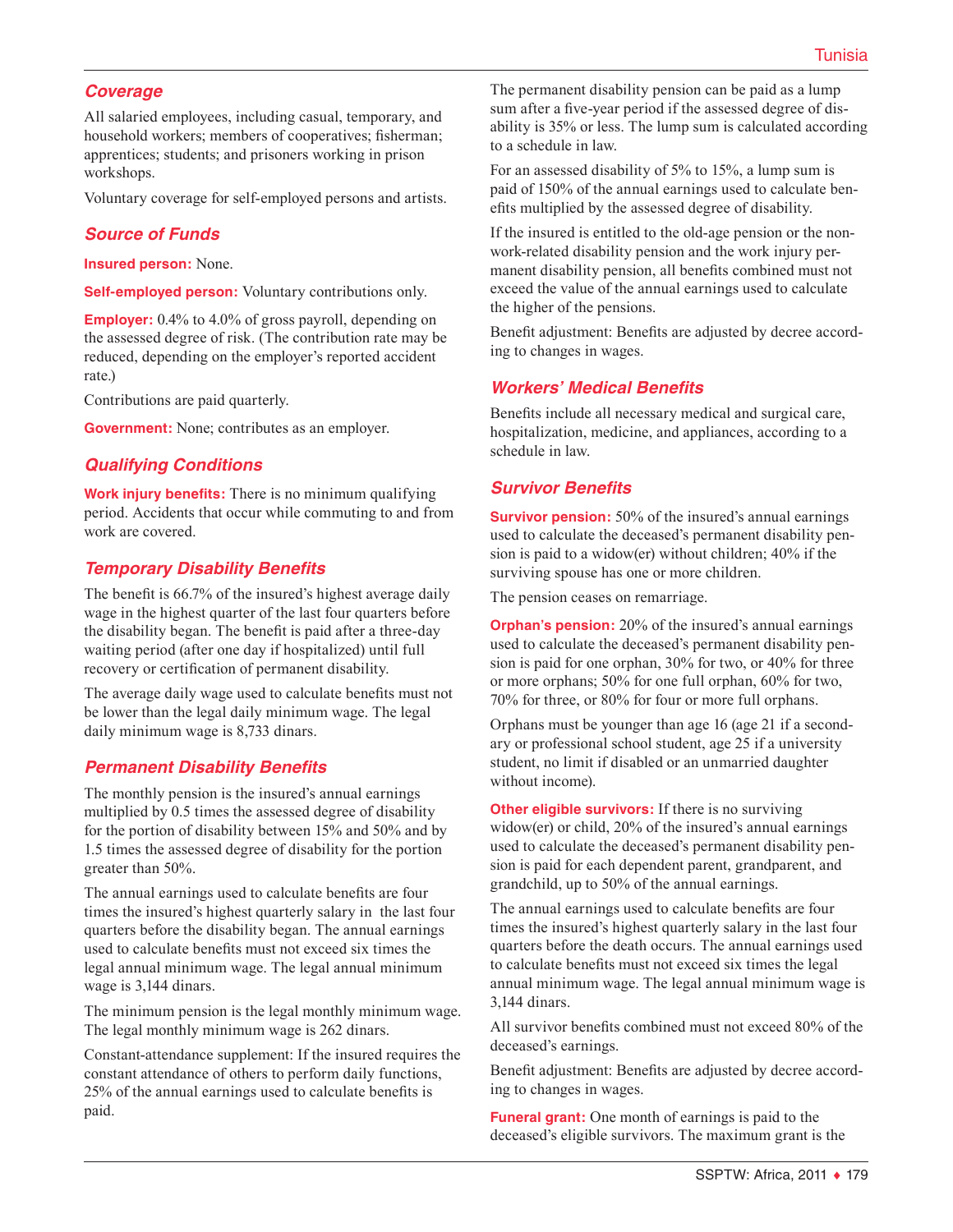legal monthly minimum wage. The legal monthly minimum wage is 262 dinars.

### *Administrative Organization*

Ministry of Social Affairs, Solidarity, and Tunisians Abroad [\(http://www.ijtimaia.tn\)](http://www.ijtimaia.tn) provides general supervision.

National Health Insurance Fund (<http://www.cnam.nat.tn>) administers the program through regional offices.

### *Unemployment*

#### *Regulatory Framework*

**First law:** 1982.

**Current law:** 1996 (workers' social protection), implemented in 1997.

**Type of program:** Social assistance system.

#### *Coverage*

All nonagricultural salaried employees.

Exclusions: Self-employed persons, agricultural workers, and household workers.

### *Source of Funds*

**Insured person:** None.

**Self-employed person:** Not applicable.

**Employer:** None.

**Government:** None.

National Social Security Fund finances the cost of all unemployment benefits according to available resources.

### *Qualifying Conditions*

**Unemployment benefits:** The insured must have paid at least 12 quarters of contributions to the National Social Security Fund and must be involuntarily unemployed, ineligible for an old-age pension or a disability pension, and registered at an employment office.

#### *Unemployment Benefits*

The benefit is one month of the insured's salary, up to the legal monthly minimum wage. The benefit is paid for up to 12 months.

The legal monthly minimum wage is 262 dinars.

Unemployed persons can also receive family allowances and supplements and have access to medical benefits for up to a year beginning on the first day after the end of the quarter in which employment ceased.

#### *Administrative Organization*

Ministry of Social Affairs, Solidarity, and Tunisians Abroad [\(http://www.ijtimaia.tn\)](http://www.ijtimaia.tn) provides general supervision.

National Social Security Fund [\(http://www.cnss.nat.tn](http://www.cnss.nat.tn)) administers the program through regional offices.

# *Family Allowances*

#### *Regulatory Framework*

**First law:** 1944.

**Current laws:** 1960, 1980 (family supplement), and 1994 (nursery school fees).

**Type of program:** Employment-related system.

#### *Coverage*

Private-sector employees, including casual and temporary workers; fishermen; members of agricultural cooperatives; employees of farms with 30 or more workers; students younger than age 28; and trainees of any age.

Exclusions: Self-employed persons, household workers, and employees of farms with fewer than 30 workers.

Special system for civil servants and armed forces personnel.

#### *Source of Funds*

**Insured person:** 0.89% of gross earnings.

Contributions are paid quarterly.

The insured person's contributions also finance parental leave provided under Sickness and Maternity.

**Self-employed person:** Not applicable.

**Employer:** 2.21% of gross payroll.

Contributions are paid quarterly.

The employer's contributions also finance parental leave provided under Sickness and Maternity.

**Government:** None.

### *Qualifying Conditions*

**Family allowances:** The child must be younger than age 16 (age 18 if an apprentice, age 21 if a student or the insured's daughter providing care for her brothers and sisters, no limit if disabled). Allowances are paid for up to three children.

**Family supplements:** Paid to families with a nonworking spouse. The children must be eligible for family allowances.

**Nursery school fees (means-tested):** Paid to working mothers with monthly earnings of less than 2.5 times the legal minimum wage based on a working week of 48 hours.